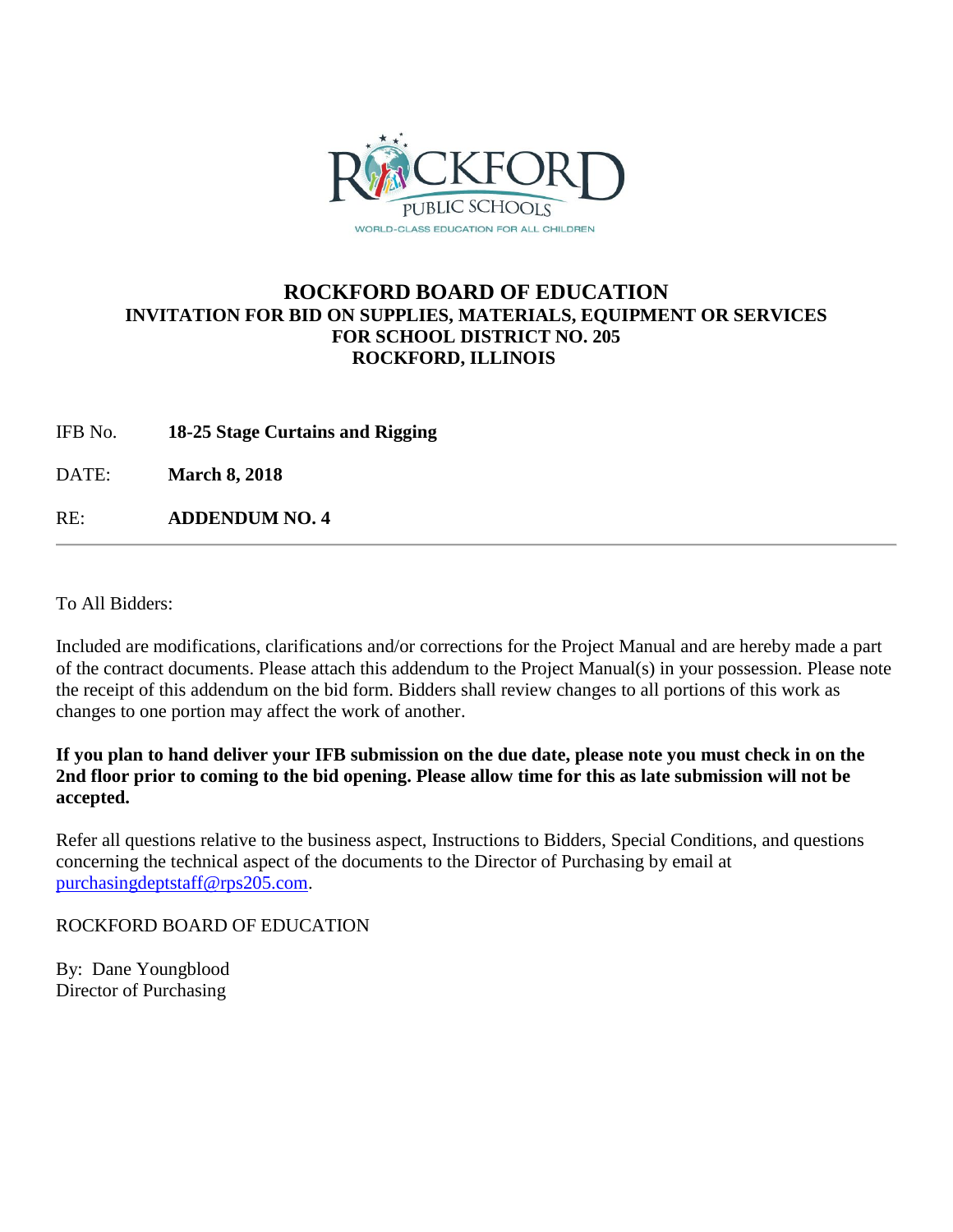Auburn High School, Flinn, Kennedy, Lincoln and West Middle Schools, Washington Elementary School stage curtain and rigging replacement; Rigging repairs at East, Guilford and Jefferson High Schools Rockford Public Schools 205 Rockford, Illinois

#### LARSON & DARBY GROUP **ARCHITECTURE-ENGINEERING-INTERIORS**

4949 Harrison Avenue, Suite 100 P. O. Box 5207, Rockford, IL 61125-0207 815/484-0739 FAX 815.229.9867

- TO: ALL BIDDERS
- RE: ADDENDUM #4
- PROJECT: AUBURN HIGH SCHOOL, FLINN, KENNEDY, LINCOLN AND WEST MIDDLE SCHOOLS THEATER RIGGING AND STAGE CURTAINS; WASHINGTON ELEMENTARY SCHOOL STAGE CURTAIN AND RIGGING REPLACEMENT; RIGGING REPAIRS AT EAST, GUILFORD AND JEFFERSON HIGH SCHOOLS, ROCKFORD PUBLIC SCHOOLS 205 ROCKFORD, ILLINOIS

LDG PROJECT NO.: 26160

DATE: March 8, 2018

Please attach this Addendum to the Project Manual and Drawings for the referenced project. Take the changes to the Project Manual and Drawings into consideration in preparing your Bid.

Bidders shall make note in writing on Bid Form that this Addendum has been taken into consideration.

Failure to do so may be sufficient cause to reject the Bid.

This Addendum consists of 2 pages.

IFB No 18-25 Theater Rigging /Stage Curtains – 9 schools

#### I. RFI / CLARIFICATIONS:

- 1. Will a revised Sealed Bid Cover page be provided? This is page 4 of 107 in part one of documents? *Answer: Please see attached.*
- 2. Please clarify if Alternate Bids as shown on page 5 of 35 in part two of the bid documents are still valid. Will a revised Bid form be provided? If not, how do we note Line Item Pricing for L1? *Answer: Bid Form will not be revised to include item L1 from Addendum 3. Disregard the replacement of the hand winch for this bid.*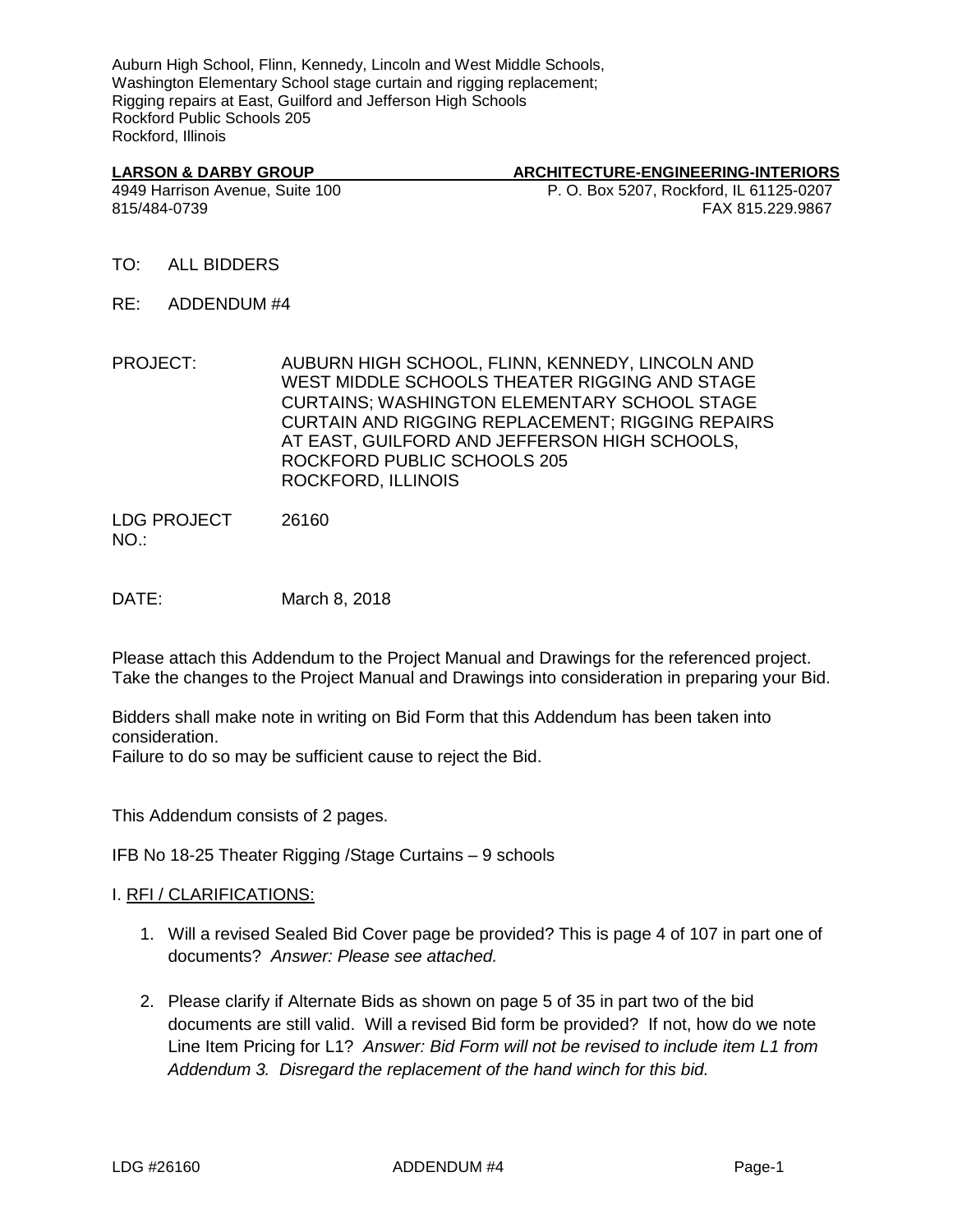Auburn High School, Flinn, Kennedy, Lincoln and West Middle Schools, Washington Elementary School stage curtain and rigging replacement; Rigging repairs at East, Guilford and Jefferson High Schools Rockford Public Schools 205 Rockford, Illinois

- 3.  $\overline{A}$  01 20 00 1.1 Allowances Are there any allowances on the project? *Answer: No, there are no allowances on the project.*
- 4. In Addendum #3, questions G1, G2, and G3 for Guilford High School were not answered. Please provide answers.  *Answer: When onsite at Guilford, the conditions notes for G1 and G2 were not apparent. After further review, it appeared that these notes pertained to East High School and that the notes for these two schools were switched on the drawings. G1: There is no hemp line at Guilford. G2: Counterweight and arbor are not present at Guilford.*
- 5. Change the following note for Guilford High School:  *G3: There is a guide wire on an existing tab curtain located Stage Right. Re-anchor this guide wire.*
- 6. Add the following note to Guilford High School. *G4: Remove and replace bent curtain track and pipe batten.*

END OF ADDENDUM #4